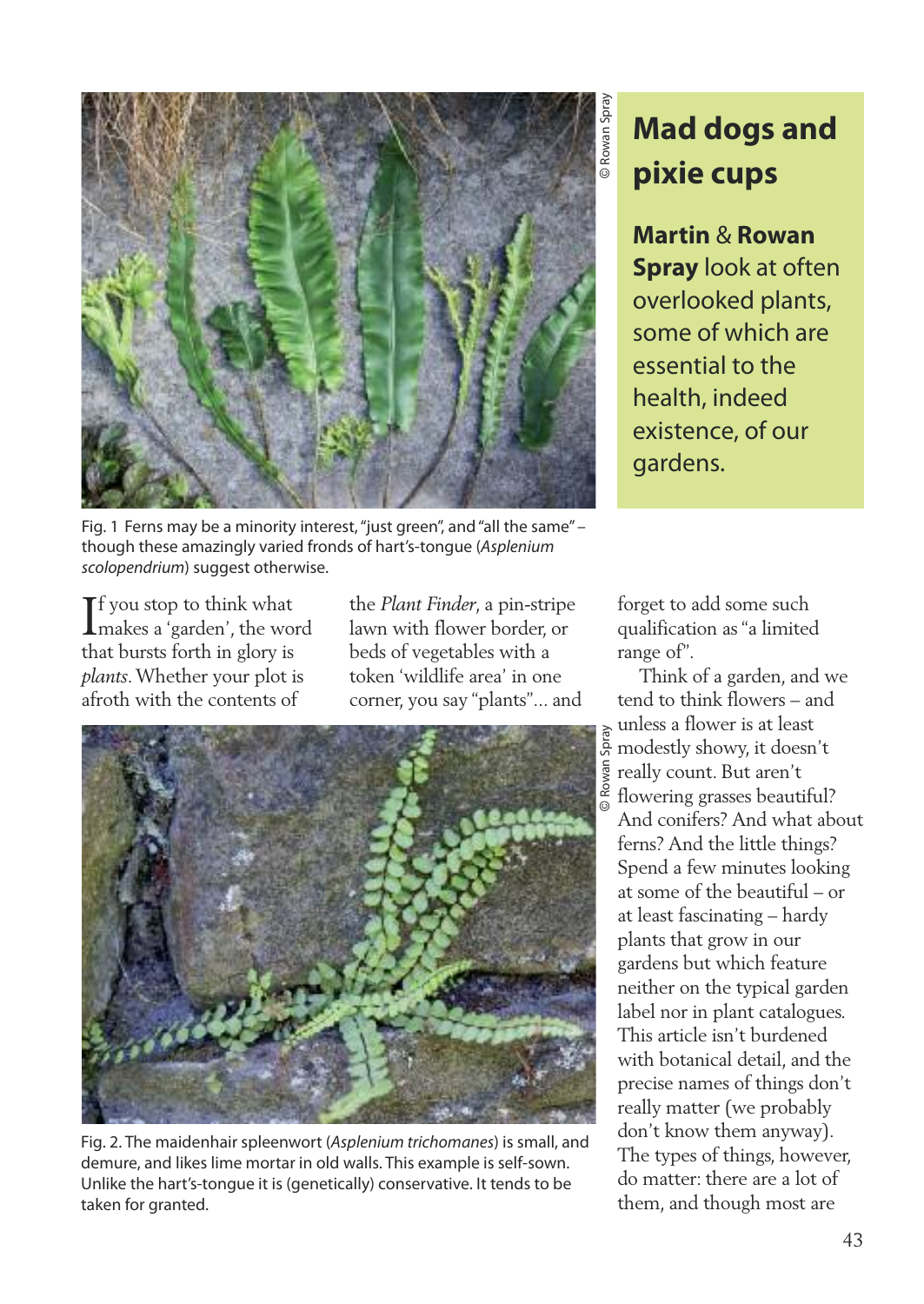

Fig. 3 An unwanted, persistent, untidy weed, the common horsetail (*Equisetum arvense*) isn't so bad when one can see only one stem. (We had to visit a friend's garden for this one, fortunately.) There are much more elegant species which are easily kept under control in the garden, but they can be tricky to establish.



Fig. 4 Looking like hairy blisters on a wall top, these drought-resistant mosses (probably *Grimmia*) are much slower growing than ones on moist woodland soil.

pretty small they can have significant parts to play in the comedy called Life.We don't (usually!) plant them, but they are almost always there. They are a part of the garden that makes its own way, and that may seldom or never come to our notice. However, without many of them, we would have no gardens.

So – what grows in the garden? Flowering plants; and grass; and conifers; and ferns; and moss in the lawn… But take a closer look. Here are just a few examples of what botanists not so very long ago called Cryptogams – plants without flowers, that don't reproduce from seeds. Let's start with the bigger ones.

Ferns and their relatives are currently gaining greater visibility, and appear in more and more gardens, but they are still generally regarded as SCOPMIs – a Secondary Class Of Plants of Minority Interest. They are, for instance, listed in the *Plant Finder*, but your garden centre may just lump them together as 'hardy ferns' (figs 1 & 2). Just a few dozen ferns and a handful of their relatives (fig. 3) are native to Britain, and relatively few of them are common garden interlopers.

Over 600 kinds of moss are native to Britain.We think of them as lurking in dark, dank corners, ready to creep out into the lawn, but many interesting mosses require the desert conditions of walls, roofs and rockery. Indeed,

many mosses are pioneers, making conditions slightly more to the liking of flowering plants – which then begin to elbow their way on to the scene.The Japanese, of course, take mosses seriously, and have made them central to some of the world's most famous gardens.Their survival depends partly on a ruthless elimination of invading 'Higher' plants.

Philip Miller, in *The Gardener's Dictionary* (7th ed. 1759), dismissed mosses as 'plants of no use or beauty', at least part of which modern gardeners would surely deny. Moss has been used since the Bronze Age for caulking boats, and for centuries it saved goods from damage in transit. In WWI the British used a million medical dressings of *Sphagnum* each month. Many people also find some mosses exquisitely beautiful (figs 4 & 5).

Take in any garden view in enough detail, and you'll see huge numbers of these tiny but vital organisms.

Liverworts, which used to be grouped with the mosses, are more associated with moist conditions (fig. 6). Some of them are distinct for having colonies of photosynthesising bacteria within their bodies, and some puzzling quirks. Liverworts are generally less 'obvious' than mosses, easily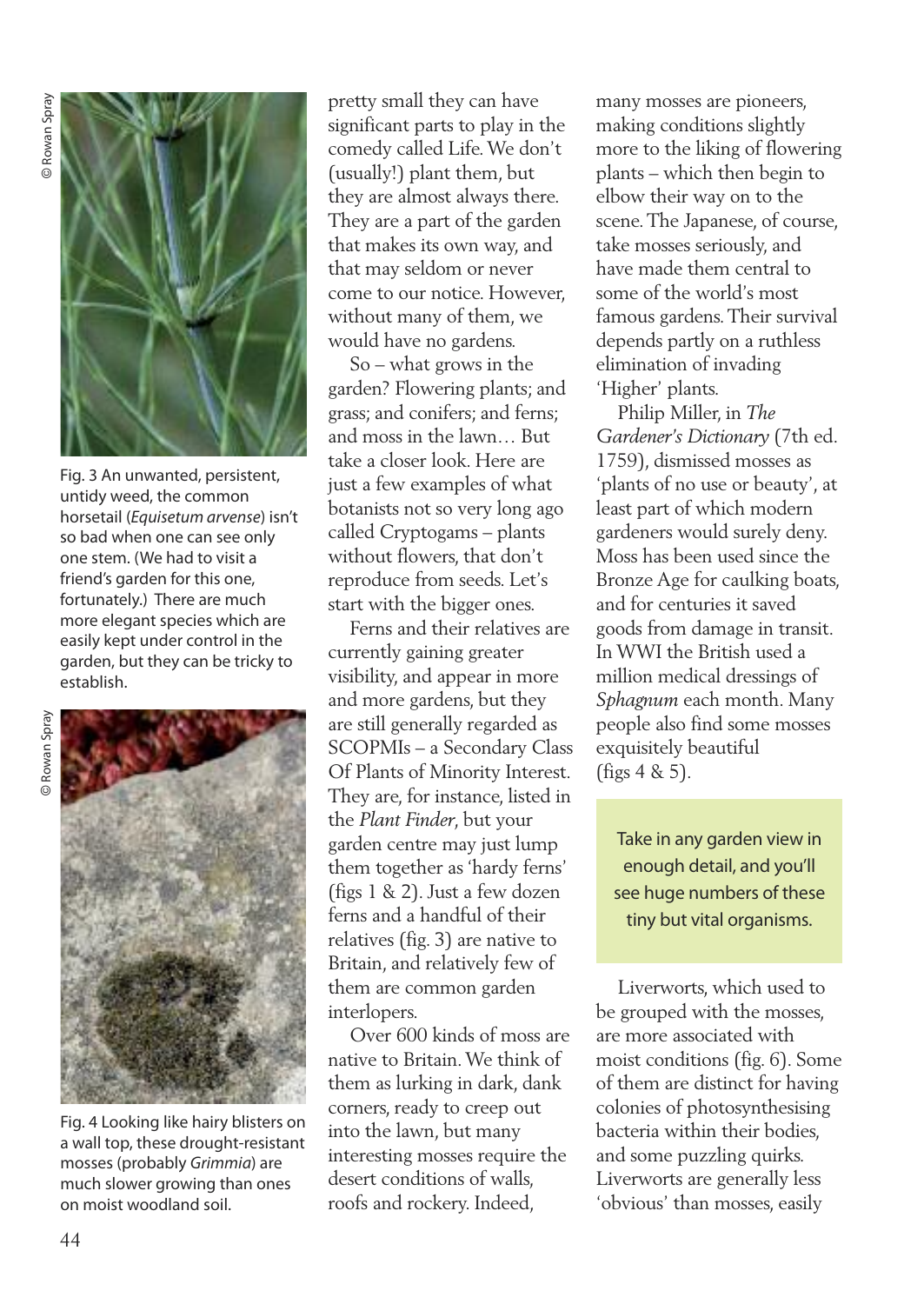Rowan Spray

Rowan Spray

overlooked, or mistaken for lichens. Many mosses and their relatives often play an understorey role in both natural vegetation and gardens (fig. 7).

Much of the fine-detail beauty of our gardens (less so in the more polluted areas) is not from the stones of walls or rockery, concrete paving slabs, or the trunks of trees.You may not actually see these things, but the patina you are looking at is probably a skin of (mostly) lichens.

Each lichen consists of an amalgam of a fungus and a photosynthetic alga or photosynthetic bacterium species, sometimes both. Some have very elaborate, fascinating, forms of growth or are highly coloured (figs 8, 9 &10).Although sensitive indicators of air quality, lichens are famously widespread and tolerant – or, one might say, patient.

The symbiotic arrangement of lichens – fungus plus alga (plus bacteria in some cases) – was recognised about 150 years ago. Since then, the living together of two or more types of organism, often vastly different (sea-slugs and green algae, for instance), has been recognised with suspicious frequency. It is now thought that the complex cells of all but the most primitive organisms resulted from amalgamations.We shall move on with the thought that the relationship which the roots of 'Higher' plants have with



Fig. 5 Here, a fir moss(*Polytrichum*) makes its own forest.



Fig. 6 Besides rogues (e.g. Creeping Buttercup) and opportunists (Herb Robert), some pots arrive from nurseries with crusts of the liverwort *Marchantia*, easily seen when they have these reproductive structures. They usually die once the thing you paid for is planted out.

fungi – making structures called mycorrhizas – may be universally important. Without them, there'd be no orchids or heathers, and probably no roses, potatoes or daisies.

Unless you have a pond or a damp garden, you may not knowingly meet members of the rag-bag called algae, the biology of which is being drastically updated. But a typical garden probably has hundreds or thousands of kinds (fig. 11), ranging from microscopic single-cell things in the soil to green skins on plant pots to *Spirogyra* filling up the pond with slimy green threads.

The photosynthetic Green Algae worldwide are enormously important for the new biomass they produce each year. Much of our soil flora is a mirror of the much bigger aquatic populations. For some soils, estimates of algal cells range up to 10,000 in one gram.

Last is an enormous and enormously important group, which we'll include for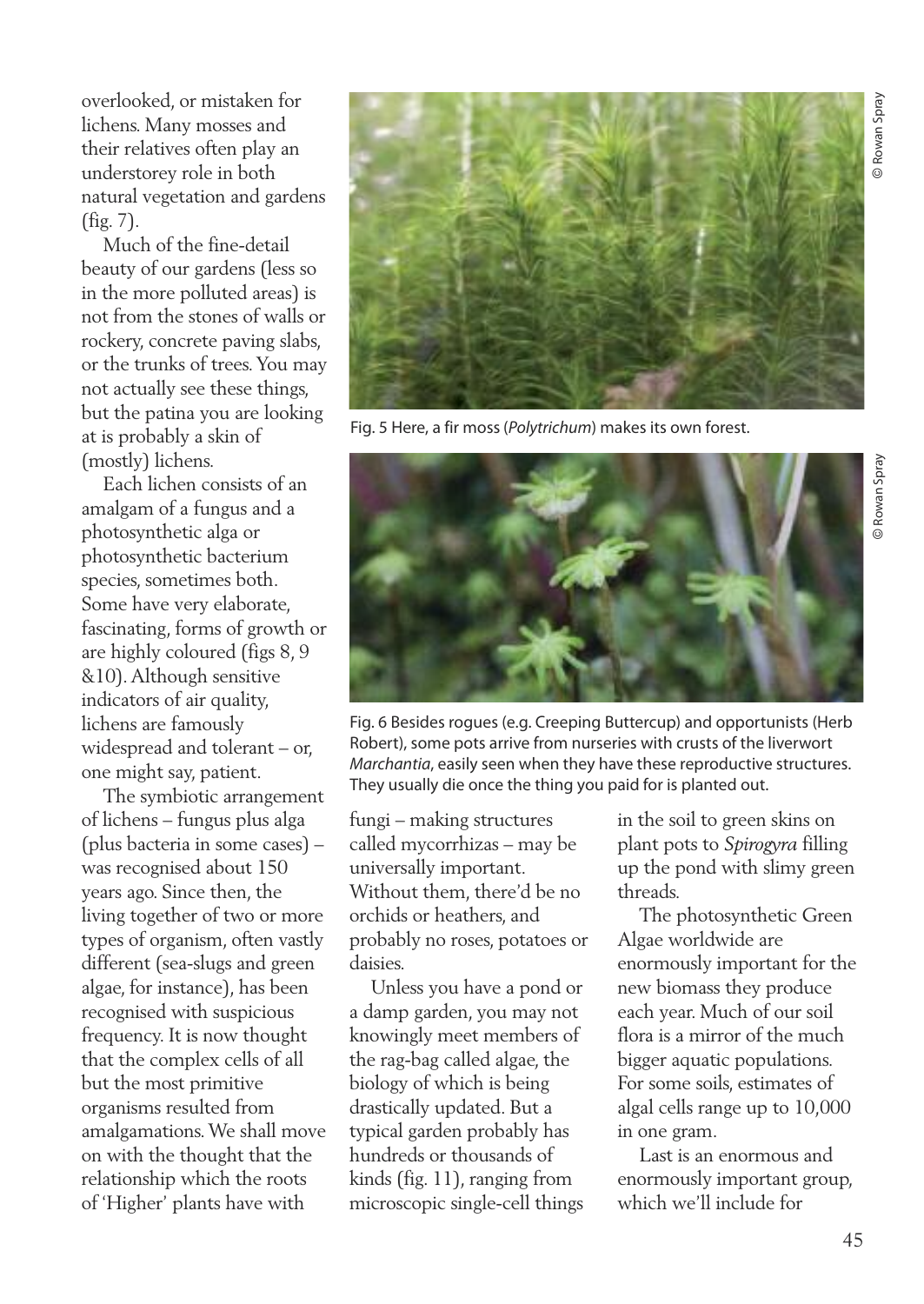historic reasons. 'Fungi' is another rag-bag term (fig. 12); they are not plants, and in fact some show aspects of animal ©biology. Gardeners still tend to think of fungi as enemies to be wiped out, but although some are potentially disastrous plant diseases (*Phytophthora, Armillaria, Chalara fraxinea*), others are intimate symbionts with Flowering Plants without which the plant is often unable to survive. Nondescript fungi are busy in the soil, in the compost heap, and the rotting pile of wood.There is considerable anxiety about the decline of soil fungus activity because of intensive agricultural activity in several parts of the world. But that's another story.



Fig. 7 Pearlwort (*Sagina procumbens*) and moss, with some Mind-yourown-business (*Soleirolia soleirolii*) and giant leaves of *Viola* and *Geranium*, make a Lilliputian meadow next to a seat.



Figs 8 & 9 The *Cladonia* lichens are amongst the most familiar types, including these pixie cups here drooling on a wall and combining fascinatingly with house-leeks. More elaborate kinds have cups standing on the rims of cups.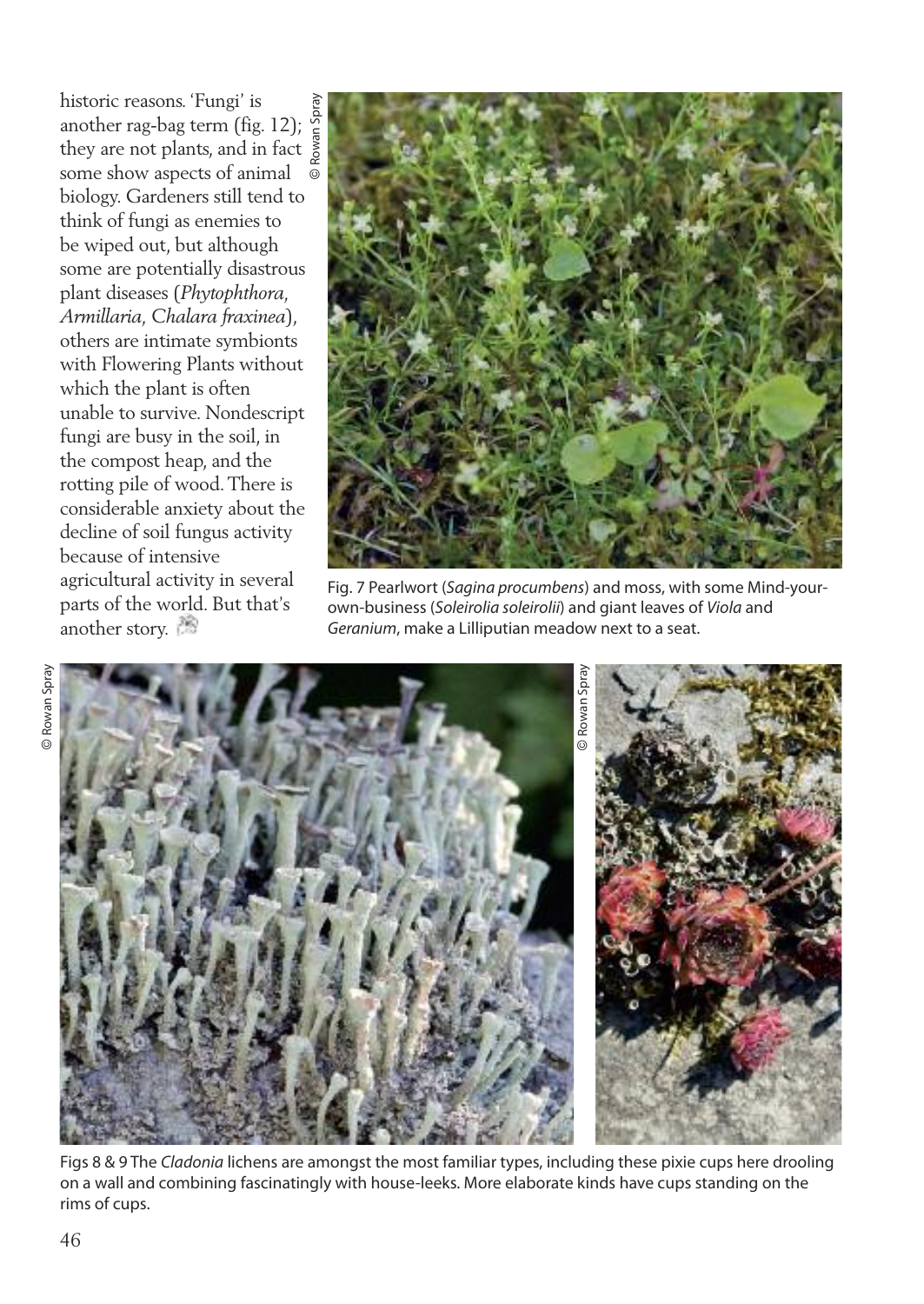© Rowan Spray



Fig. 10 The dog lichen (*Peltigera*), once thought to cure rabies, is an untidy, less elaborate lichen, anchored to the ground by root-like hairs.



Fig. 11 There must be enough moisture as well as light reaching the back of this garden shelter for this powdery growth to be sustained. Besides wood, stones and animal skulls in the shelter are also coloured by algae.



Fig. 12 A section through a piece of firewood will serve to represent 'fungi'. The pattern of black lines is made by the no-go boundaries of individual wood-rotting colonies, of perhaps several species.

**Martin Spray** is a retired botanist and ecologist interested in environmental issues; he gardens in the Forest of Dean, Gloucestershire. His daughter **Rowan Spray** is a photographer based in London www.rowanspray.com